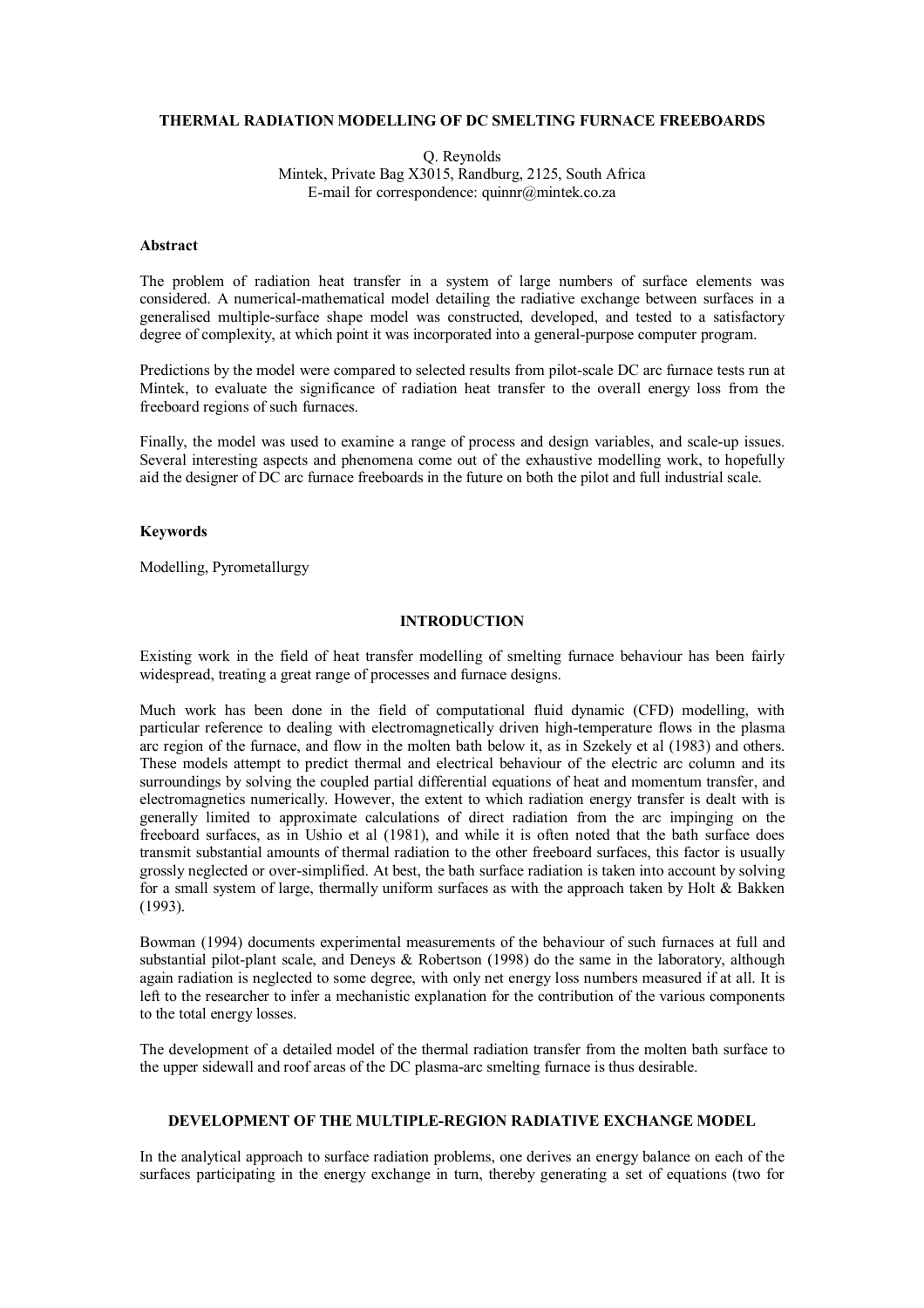each surface in the system for grey bodies) representing a total energy balance. These energy balance equations are seen to contain terms pertaining to direct emission of thermal radiation from the surface, incident radiation either directly from or reflected from other surfaces, and external sources or sinks. This approach has been developed and presented by Hottel & Sarofim (1967) for all surfaces opaque and radiating as grey bodies, where a single value of the average hemispherical surface emissivity, ε may be assigned to each surface's material across the entire wavelength spectrum.

Consider a partial enclosure of N discrete surfaces, all of which are absorbing, emitting, and reflecting radiant energy between each other. Assumptions for the case of the grey body model are:

- The surfaces are grey and opaque (an acceptable approximation in the case of the solids and liquids dealt with in smelting furnaces), that is, that a fraction ε of any radiation incident on the surface is absorbed and the rest (1-ε) reflected, with  $\varepsilon = \alpha$  independent of the wavelength of the irradiation.
- Reflection from the surfaces is diffuse, meaning that a beam's direction once it leaves the surface is independent of its direction of incidence upon the surface. This is generally the case for unpolished, rough surfaces.

In the enclosure, an energy balance over a single surface is obtainable:



*Figure 1 - Energy balance over single grey surface* 

Incident radiation flux  $H_k$  from other parts of the system impinges on surface k. A portion of this flux is reflected ( $R_k$ ), and this radiative component is complemented by direct emission from the surface  $\epsilon_k E_k$ . Together, these two components give the total radiative flux emission from the surface,  $W_k$ . The difference between H and W gives the net energy input or output to the surface by means other than radiation,  $q_{net,k}$ .

The energy balance is expressed as follows:  $W = \varepsilon E + R$ 

$$
R = (1 - \alpha)H = (1 - \varepsilon)H
$$
  
\n
$$
W = \varepsilon E + (1 - \varepsilon)H
$$
\n(1)

and also:

$$
q_{\text{net}} = W - H = W - \frac{R}{1 - \varepsilon} = W - \frac{W - \varepsilon E}{1 - \varepsilon} = \frac{\varepsilon}{1 - \varepsilon} (E - W)
$$
 (2)

Now an expression for the incident radiation flux H is required. Consider that there are N surfaces in the system, each emitting a flux  $W_i$  with  $i = 1...N$ . For a given i, a certain fraction of the flux emitted from surface i is seen by surface k. The fraction is termed the view factor and represents the geometric attenuation of radiative exchange occurring between a pair of surfaces due to their relative orientation and shape. The definition of the view factor is most often represented as a double integral over the two participating surfaces:

$$
F_{ik} = \frac{1}{A_i} \iint_{A_i, A_k} \frac{\cos \theta_i \cos \theta_k dA_i dA_k}{\pi |\mathbf{r}_{ik}|^2}
$$
 (3)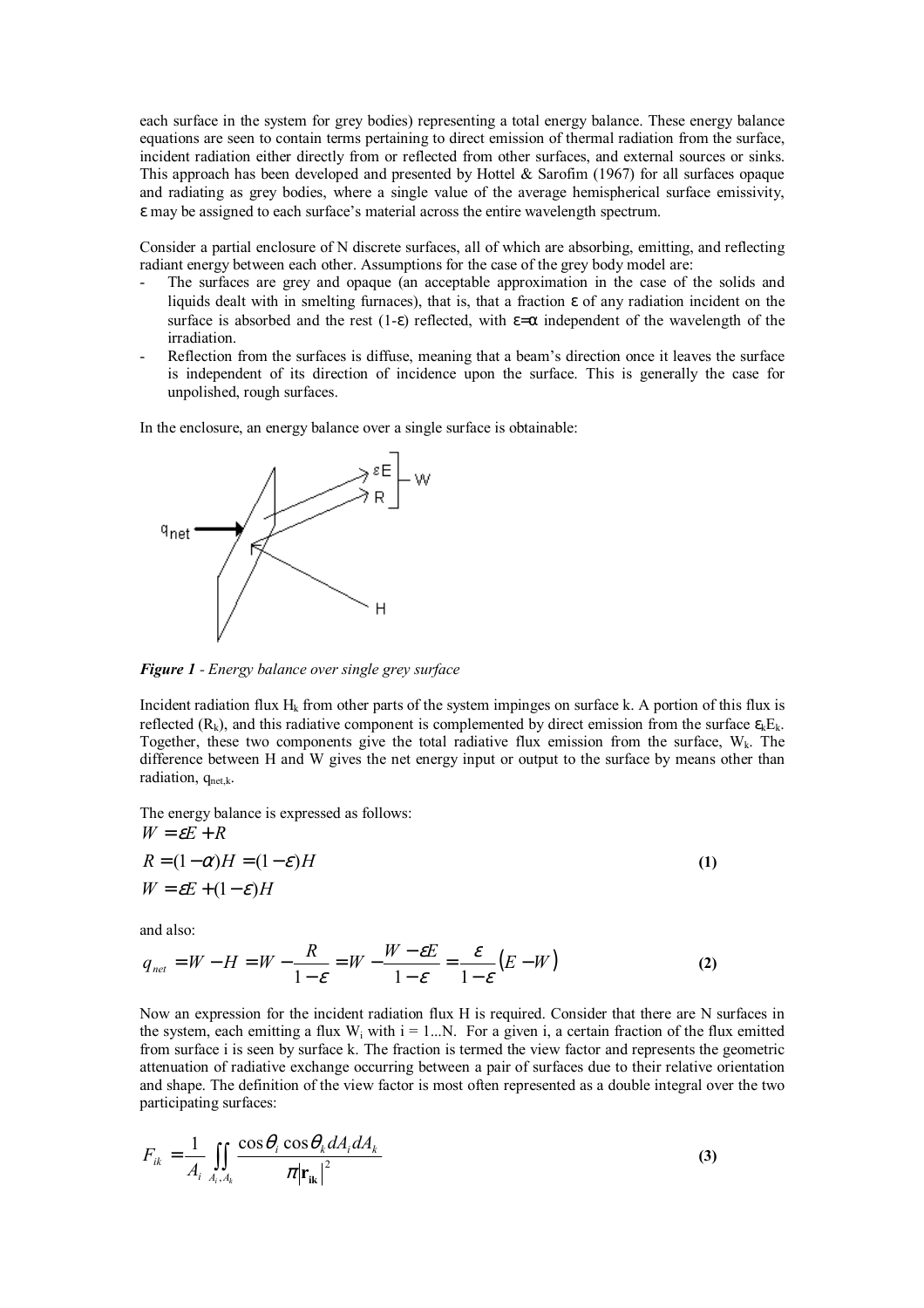Here,  $\mathbf{r}_{ik}$  is the displacement vector between points on surfaces i and k, and  $\theta_i$  and  $\theta_k$  are the angles that **rik** makes with the normal vectors on i and k.

Given this definition it is seen that:

$$
A_k H_k = \sum_{i=1}^N A_i F_{ik} W_i
$$
 (4)

since all radiation incident upon surface k originates from other surfaces in the system. Which by substitution from above is seen to yield:

$$
\frac{W_k - \varepsilon_k E_k}{1 - \varepsilon_k} = H_k = \sum_{i=1}^N \frac{A_i}{A_k} F_{ik} W_i = \sum_{i=1}^N F_{ki} W_i
$$
\n(5)

The system of equations to be solved thus becomes:

$$
\frac{W_k - \varepsilon_k E_k}{1 - \varepsilon_k} = \sum_{i=1}^N F_{ki} W_i
$$
  
-  $q_{net,k} = \frac{\varepsilon_k}{1 - \varepsilon_k} (W_k - E_k)$  (6)

Each surface in the system is seen to require the solution of two equations for two unknowns, the net emission flux W<sub>k</sub> (via the first equation, the "W-equation") and the surface temperature T<sub>k</sub> (influences  $E_k$  and in some cases  $q_{net,k}$ , via the second equation, the "T-equation").

The surface type is defined by how  $q_{\text{net},k}$  influences proceedings. A set of 3 surface types are commonly encountered in furnace analysis, and are:

- Cooled/heated element. Here,  $q_{\text{net,k}}$  takes the form  $U_k(T_k-T_0)$  where  $T_0$  is the temperature of the cooling or heating medium and  $U_k$  is the total energy transfer coefficient between the surface and the medium.
- Specified flux element. Here  $q_{\text{net,k}}$  is a fixed, pre-specified number. This element is useful for adiabatic surfaces  $(q_{net} = 0)$  or for specifying a fixed net flux such as from an arc source.
- Specified temperature element. Here  $T_k$  is a fixed, pre-specified number. This introduces some differences into the model formulation, since the T-equation is replaced by the much simpler specification,  $T_k = T_{k, \text{spec}}$ .

The numerical method applied to the solution of the T- and W-equations is to simply sweep through each of the surfaces in turn, calculating new  $W_k$  values (using values of  $T_k$  and  $W_k$  from the previous iteration) using the W-equation, and then do the same for the  $T_k$  values using the T-equation. Iteration over the pair of internal loops then occurs until the maximum change in estimated values between one step and the next is less than a certain small number.

Since the W-equation is linear in  $W_k$ , its approximate solution at each iteration step is found by simply solving for  $W_k$  in terms of the other W<sub>i</sub>. For the T-equation, a new estimate of T<sub>k</sub> is generated by applying the Newton-Raphson numerical method on  $T_k$  (since, in general, first and fourth powers of  $T_k$ are present, making analytical solution tedious), unless the surface type is constant temperature, in which case the temperature specification is simply applied.

Since the equations involved are all linear or polynomial in nature, convergence using this method is suitably rapid.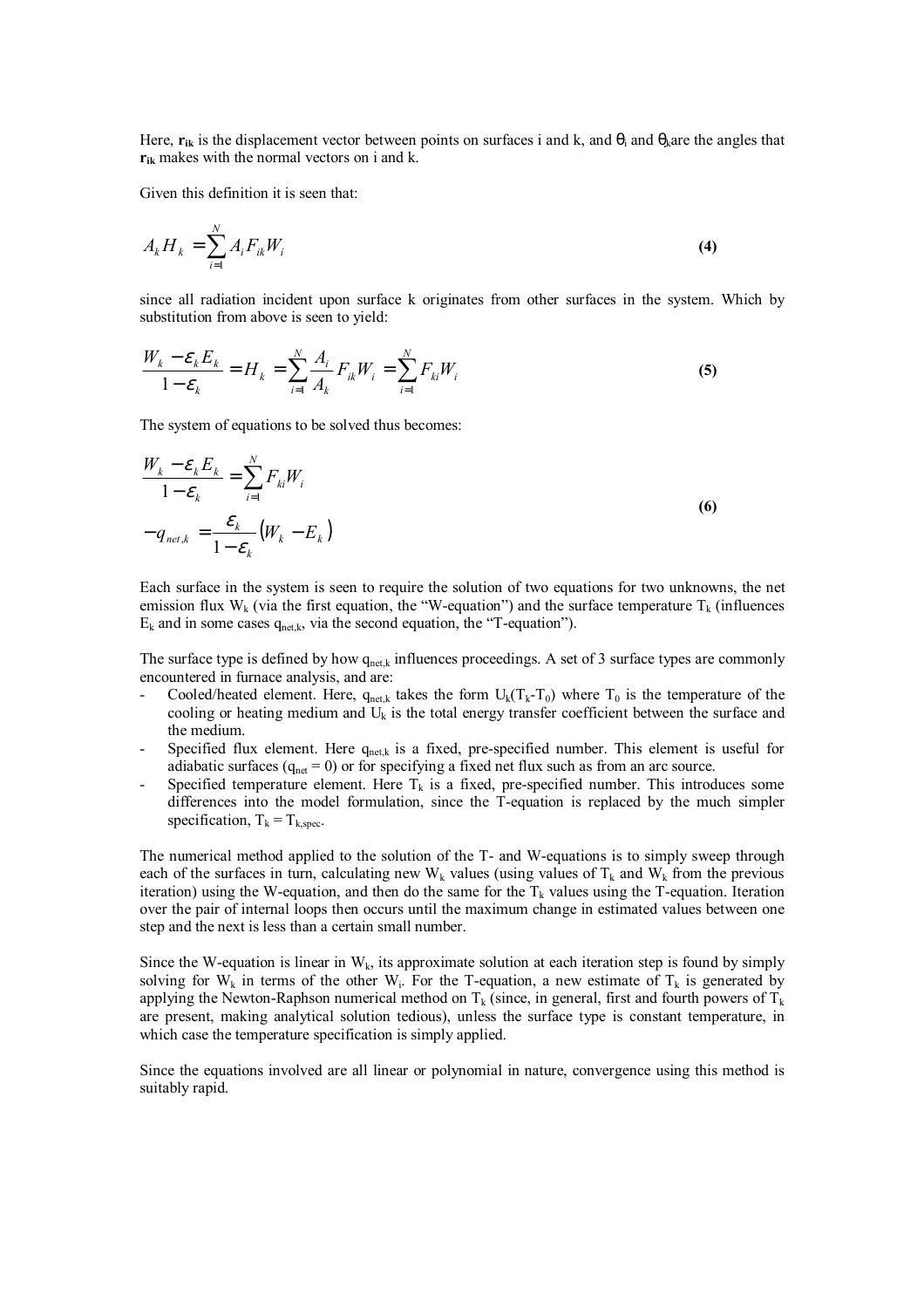#### **View Factors**

The general radiative model as formulated above makes no assumptions as to the shape of the surface elements used to construct the system. Any such elements can be used, provided the view factors  $F_{ik}$ can be calculated.

Considering a general 3-dimensional surface in space, the best and simplest way to approximate that surface with a collection of simpler surfaces is to use flat triangular polygons. This is the higherdimensional analogue to approximating a 2D curve with a series of straight-line segments. Just as any curve, continuous or not, can be approximated to any level of detail by using appropriately sized line segments, so any 3-dimensional surface can be similarly approximated using plane triangle segments.

The use of a triangular surface element as the base primitive for construction of 3-dimensional systems in which radiation exchange is occurring therefore allows for the greatest flexibility in terms of the geometry of said systems. It also simplifies the calculation procedure for the view factors, since only one general type of geometric arrangement need be considered.

Derivation of the general triangle-triangle view factor is performed with the aid of vector mathematics and results in a single-integral expression, which is evaluated numerically for all surface pairs in the model. Occlusion by convex parts of the 3D model is also taken into account by a shadowing algorithm.

## **Attenuation Model For Gas And Particles In The Freeboard**

In the freeboard space between surfaces in the model, gases will generally emit and absorb radiation, and cold feed dust and fume will absorb and scatter radiation. The alteration of intensity of a beam of radiation passing through an absorbing and scattering particulate medium is shown, again in Hottel  $\&$ Sarofim (1967), to be:

$$
I = I_0 \exp[(-K_{a,p} - K_{s,p})L] \tag{7}
$$

An integral term (the source term due to scattering into the beam of radiation) has been neglected here for simplicity. The equation above may be incorporated into the view factor expression for a given pair of triangles, making the assumption that the beam length L is a constant for the pair of surfaces in question:

$$
\overline{F}_{ik} = \exp[(-K_{a,p} - K_{s,p})L]F_{ik}
$$
\n(8)

where the overbar indicates that the contribution of scattering and absorbing material has been taken into account. The overbarred view factors are then used in place of the normal view factors in the multiple surface radiation model.

Radiation from and to gases in the freeboard space is dealt with via the calculation or measurement of gas emissivity and absorbtivity for a particular composition of gas at a particular temperature and pressure.

Dealing with radiative exchange in the presence of gas volumes is in general a considerably more complex problem than inter-surface radiation (detail scales approximately with volume versus the current treatment, which scales approximately with area). Certain simplifications can be made in cases where the entire volume may be treated as isothermal but the complexity is still great.

However, calculation of gas radiation properties using the Wide-Band model of Edwards (1981) demonstrates that, for the CO-rich atmosphere typically encountered in smelting furnace freeboards, the contribution of the gas volume to the radiative energy exchange is negligibly small (of the order of 5% or less).

Scattering and absorbtion by suspended particles may be characterised by the size range that the particles fall into. Large particles, whose characteristic dimension is very much larger than the wavelength of the incident radiation, exhibit scattering according to geometric reflections of the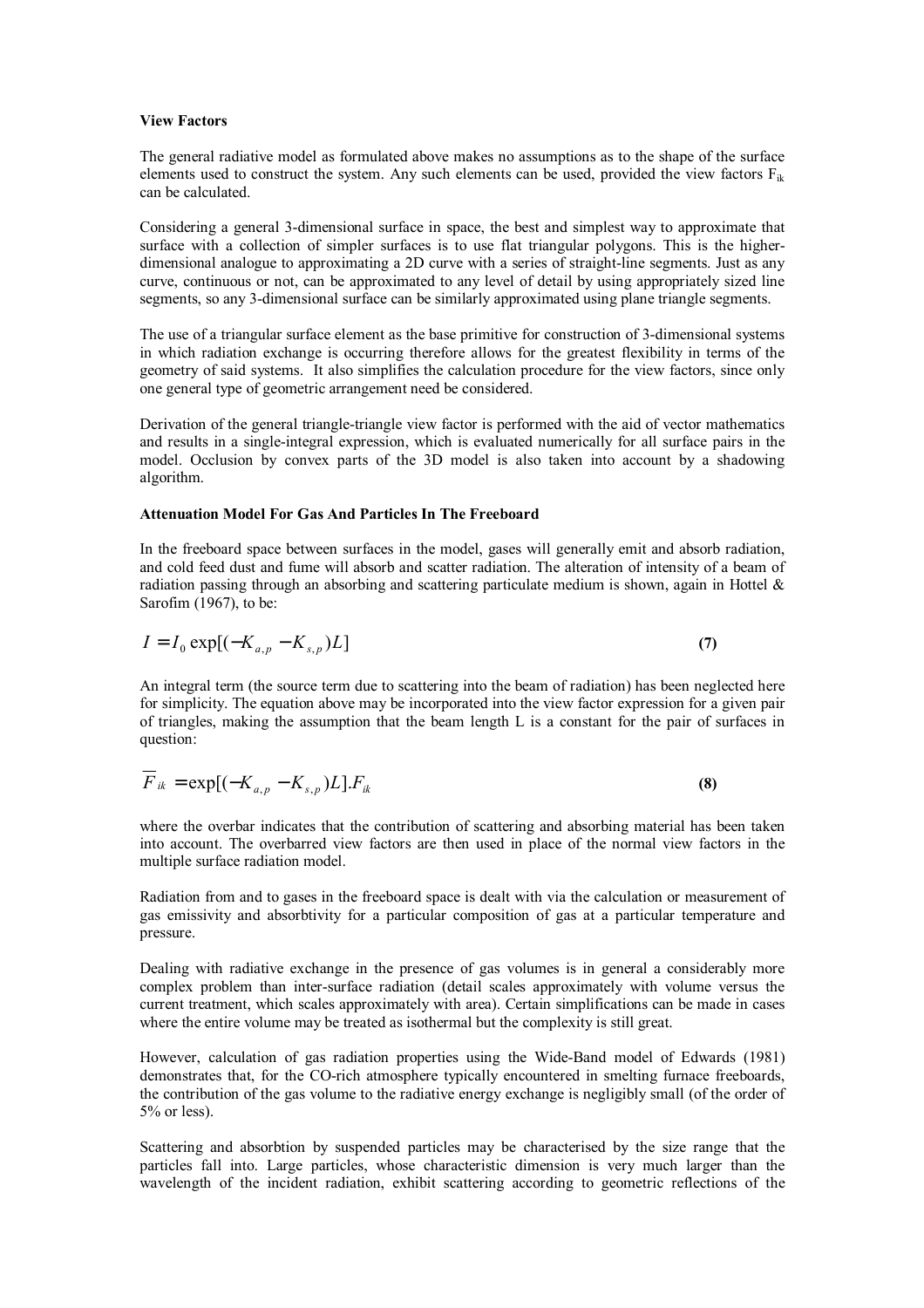incident beam. Small particles, with characteristic dimension much smaller than the incident radiation wavelength, exhibit electromagnetic scatter or refraction.

Particle effects can vary from negligible to quite significant, so direct calculation of the attenuation factors produced by fume and dust loading within the freeboard space is calculated in advance, using theory developed in Hottel & Sarofim (1967).

# **Data Visualisation Using VRML**

Due to the difficulty inherent in describing modelling results in three dimensions as is the case here, a display format was chosen to facilitate quick and easy assimilation of a large quantity of data both geometric (the shape of the surface on which the calculations are being performed) and quantitative (data at various points on the surface such as temperatures or energy fluxes).

The Virtual Reality Modelling Language (VRML) has existed as a standard for the presentation of 3 dimensional, interactive data since the inception of the VRML 1.0 standard in 1995. VRML prescribes a format for files written in ASCII text that may be interpreted and displayed as a 3-dimensional, interactive "world" by a suitable piece of software (a VRML browser).

Various "nodes" similar in functionality to subroutines and functions in conventional programming languages allow the specification of different 3-dimensional shapes, or more abstract entities and properties such as colour, interpolation sequences or Internet hyperlinks.

An important geometry node is the IndexedFaceSet node, which allows the specification of an object constructed of or approximated by arbitrary polygonal surfaces, with the only prerequisite being that the component surfaces are flat. Each of the surfaces in the object may be assigned a unique colour and other properties, making this node particularly useful for the display of complex 3-dimensional data such as the results of the radiative exchange model.

# **MODEL COMPARISON AGAINST EXISTING PILOT PLANT DATA**

After verification of the numerical model against simple cases for which analytical solutions exist, the effectiveness of the model in predicting the thermal behaviour of DC smelting furnace freeboard regions was evaluated. Several comparisons were performed between model predictions and actual plant data from recent large-scale pilot plant projects at Mintek.

The furnaces used at Mintek for the most part follow a generic axisymmetric design, with a cylindrical shell topped with a truncated conical roof and a flat plug at the centre. The single graphite electrode enters through the plug section. Significant differences between designs usually involve refractory choice and layout, and side-wall cooling methods.



*Figure 2 - Schematic of DC arc furnace freeboard as used in radiative exchange models*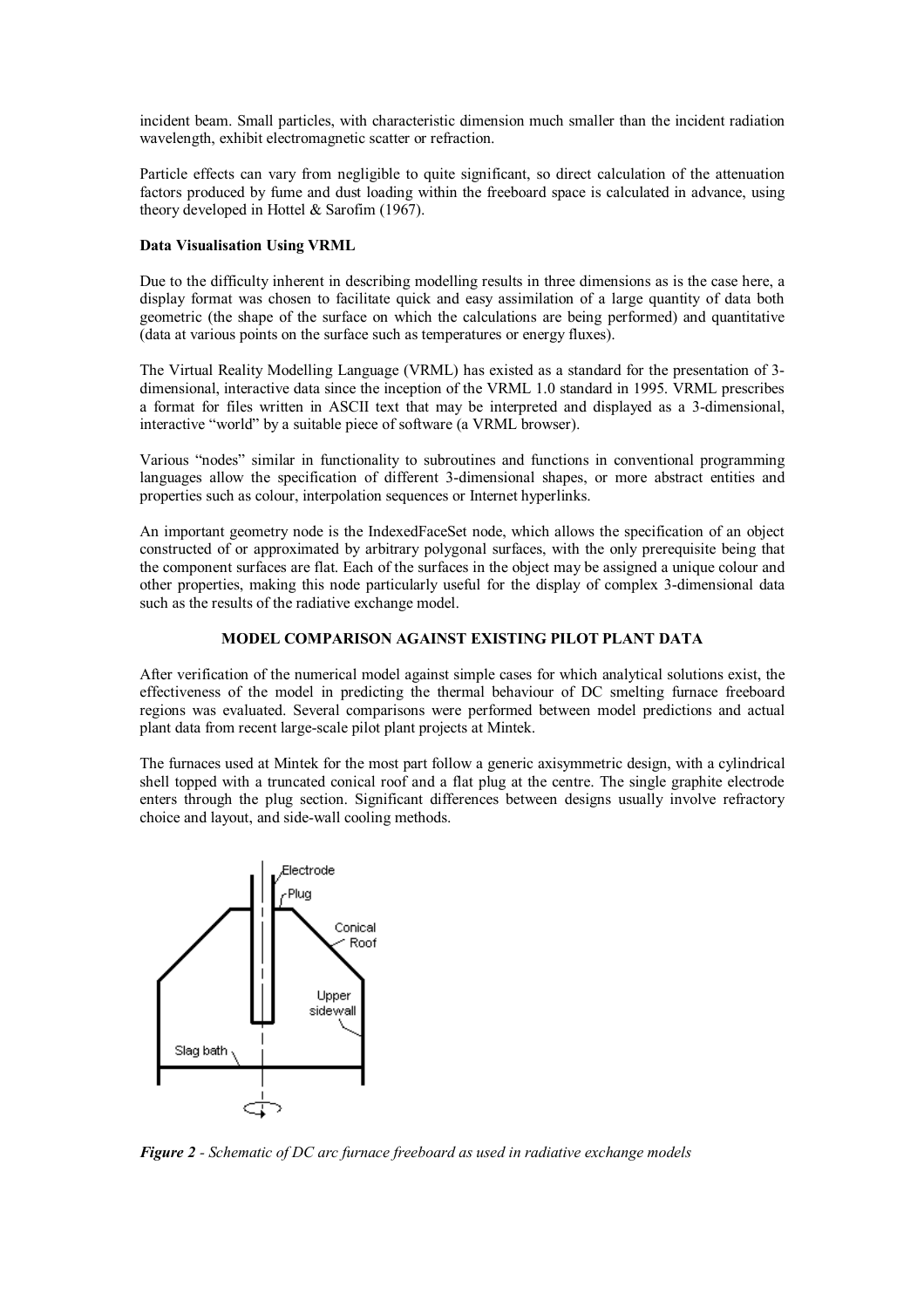For the purposes of modelling the various cases examined, several variables and conditions were specified, along with the geometry of the system. In a furnace freeboard such as is shown above, energy is added to the freeboard by the surface of the hot molten slag bath, and is removed from the sidewall, conical roof and plug via externally cooled refractory layers. The electrode is generally not cooled in any way within the freeboard space and therefore may be assumed to be adiabatic, reradiating all of the energy impinging on it.

The net energy transfer models for the respective areas of the furnace were specified as follows:

- Slag bath  $-$  Constant temperature elements
- Sidewall Specified heat transfer coefficient elements
- Conical roof Specified heat transfer coefficient elements
- Plug  $-$  Specified heat transfer coefficient elements
- $\bullet$  Electrode Adiabatic elements

In order to evaluate the heat transfer coefficient for the elements requiring such numbers, a simplification is introduced. Assuming that the refractory layers on the sidewalls, roof and plug are thin in comparison to other dimensions of the furnace, which is generally the case, and making the approximation that conduction through the refractory is essentially one-dimensional from inside to out:

$$
\frac{1}{U_n} = \frac{d_{r,n}}{k_{r,n}} + \frac{d_{s,n}}{k_{s,n}} + \frac{1}{h_{c,n}}
$$
\n(9)

for each surface element *n*. This gives the overall heat transfer resistance between the hot-face surface of the refractories (which is participating in the radiative exchange model) and the cooling medium, generally industrial water at  $25^{\circ}$ C.  $d_r$  and  $k_r$ , and  $d_s$  and  $k_s$  are the thicknesses and thermal conductivities of refractory lining and outer steel shell respectively, and h<sub>c</sub> is the heat transfer coefficient between the shell and the coolant. Since the cooling method used is invariably forced convection at high coolant flowrates, and the thickness of steel used in the outer shell is small, the first term dominates the above equation and allows it to be simplified even further:

$$
U_n \cong \frac{k_{r,n}}{d_{r,n}} \tag{10}
$$

Specification of surface emissivities for the various surfaces in the freeboard region is made possible with the aid of the observation that all surfaces acquire over the course of a project a layer of variable thickness consisting of splashed or condensed process material. The only exception to this is the electrode, which is in constant motion and wears back from the arcing tip at an appreciable rate. This accretion layer is usually too thin to significantly affect the value of  $U_n$ , but it does modify the surface emissivity of surface element n to that of the process material. Although literature values for surface emissivities of typical process materials found in smelting furnaces are hard to come by, results from the calibration of pyrometer instruments used on the plant floor at Mintek suggest that  $\varepsilon = 0.7$  is a very good estimate for hot or molten slag material of widely varying types. Emissivity of the electrode is taken at 0.3, a literature value for graphite.

Data from five pilot projects were used in the comparison. Cases 1 and 2 concerned Cobalt removal from slags, Cases 3 and 5 were involved with the production of Ferronickel from laterite ores, and Case 4 dealt with the production of Zinc from slags by fuming. Slag temperatures ranged from 1400 to  $1700^{\circ}$ C, and refractory design varied markedly from case to case. Data was taken from a suitable series of operation periods representing a steady-state condition, for each case.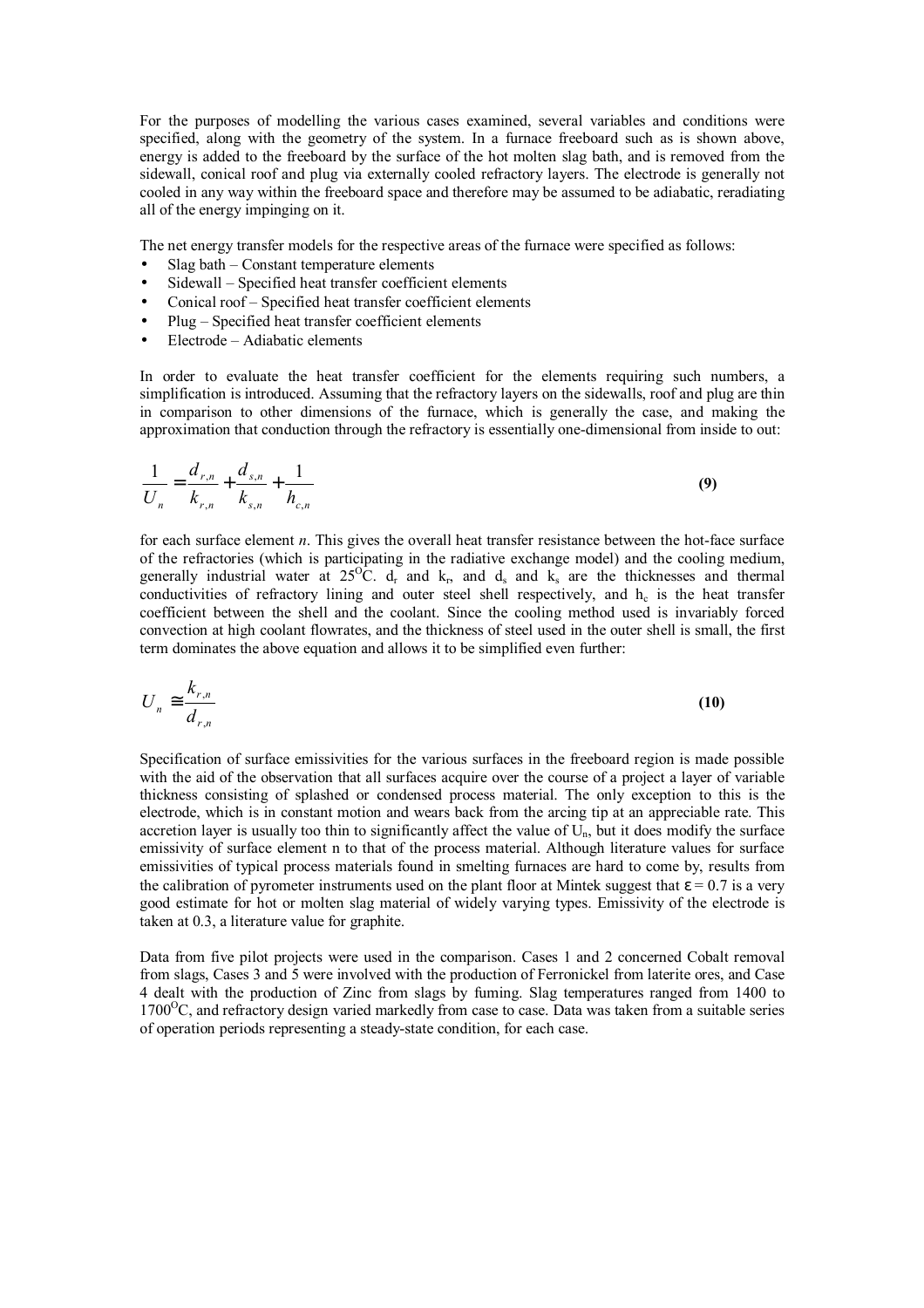| Project      | Region         | Predicted $kW/m^2$ | Measured $kW/m^2$ |
|--------------|----------------|--------------------|-------------------|
| PILOT CASE 1 | Upper sidewall | 38.7               | 29.9              |
|              | Flat Roof      | 4.6                | 12.6              |
|              | Conical Roof   | 17.1               | 18.7              |
| PILOT CASE 2 | Upper sidewall | 50.5               | 28.5              |
|              | Conical Roof   | 18.0               | 22.2              |
| PILOT CASE 3 | Upper sidewall | 16.6               | 20.1              |
|              | Conical Roof   | 10.9               | 13.1              |
| PILOT CASE 4 | Upper sidewall | 27.0               | 15.6              |
|              | Conical Roof   | 15.1               | 12.7              |
| PILOT CASE 5 | Upper sidewall | 37.4               | 43.4              |
|              | Conical Roof   | 18.0               | 21.7              |

*Table 1 Results of comparison of model with experimental results* 

For the most part, the results agree fairly well with the model predictions, especially so given the state of uncertainty inherent in measurements from an industrial pilot plant and the assumptions necessary for the formulation of the model results. The correct qualitative trends are also predicted by the model, giving high energy fluxes in regions where high ones are measured, and low predictions in regions of low measured flux.

Several discrepancies do appear in the results of this comparison. It seems that the higher the energy transfer through the furnace wall, the more the model over-predicts the energy flux occurring in that region. This is particularly noticeable in the refractory regions closest to the molten slag bath, which suggests a possible explanation for the difference. Since these regions are physically closest to the molten slag (and any splashing that may result from motion of the plasma arc and solid feed material), it is highly probable that a frozen skull of slag and unreacted feed material may freeze or accrete to their surfaces, offering a significant energy transfer resistance on that portion of the wall. This would cause lower energy flux measurements than would be expected from the refractory design of the sidewall alone.

For most of the cases the discrepancy in results between model and pilot data may be explained by the presence of a nominal layer of frozen material,  $2 - 7$  cm thick, in the lower sidewall region of the furnace. Slag skulls have indeed been observed on the sidewalls of furnaces at Mintek, and thicknesses in the range  $2 - 5$  cm are common.

# **Qualitative Evidence To Support The Bath Radiation Mechanism**

Interesting experimental evidence obtained during a recent pilot campaign at Mintek further corroborates the claim that radiation from the hot bath surface, rather than the contribution from the actual plasma arc column itself, is the most significant factor in freeboard energy losses from furnaces of this scale.

In this project, a water-cooled copper block (a "copper finger cooler") approximately  $20 \text{cm} x 20 \text{cm} x$ 50cm in dimensions was built into the upper sidewall brickwork, just below the junction of the conical roof and the cylindrical crucible. The block was built into the wall such that its front 20cm x 20cm face was very close to, if not directly exposed to, the freeboard volume, to act as an energy flux sensor.

Since copper conducts thermal energy far better and faster than the refractories, an examination of the transients that occur in the measurement of energy losses from this block when for some reason the power in the furnace is shut down for a significant period of time can give insight as to the mechanism of radiation energy loss occurring. If the freeboard losses are as a result of direct radiation from the plasma arc, one would expect the copper finger losses to drop off very rapidly, since the net energy flux impinging on the face of the cooler will have made an abrupt step change down to zero. If, on the other hand, the losses are due to radiation from the molten bath, one would expect the copper finger losses to drop off far more slowly, since the energy source driving the freeboard energy losses in this case is still present, even though the actual furnace power is off.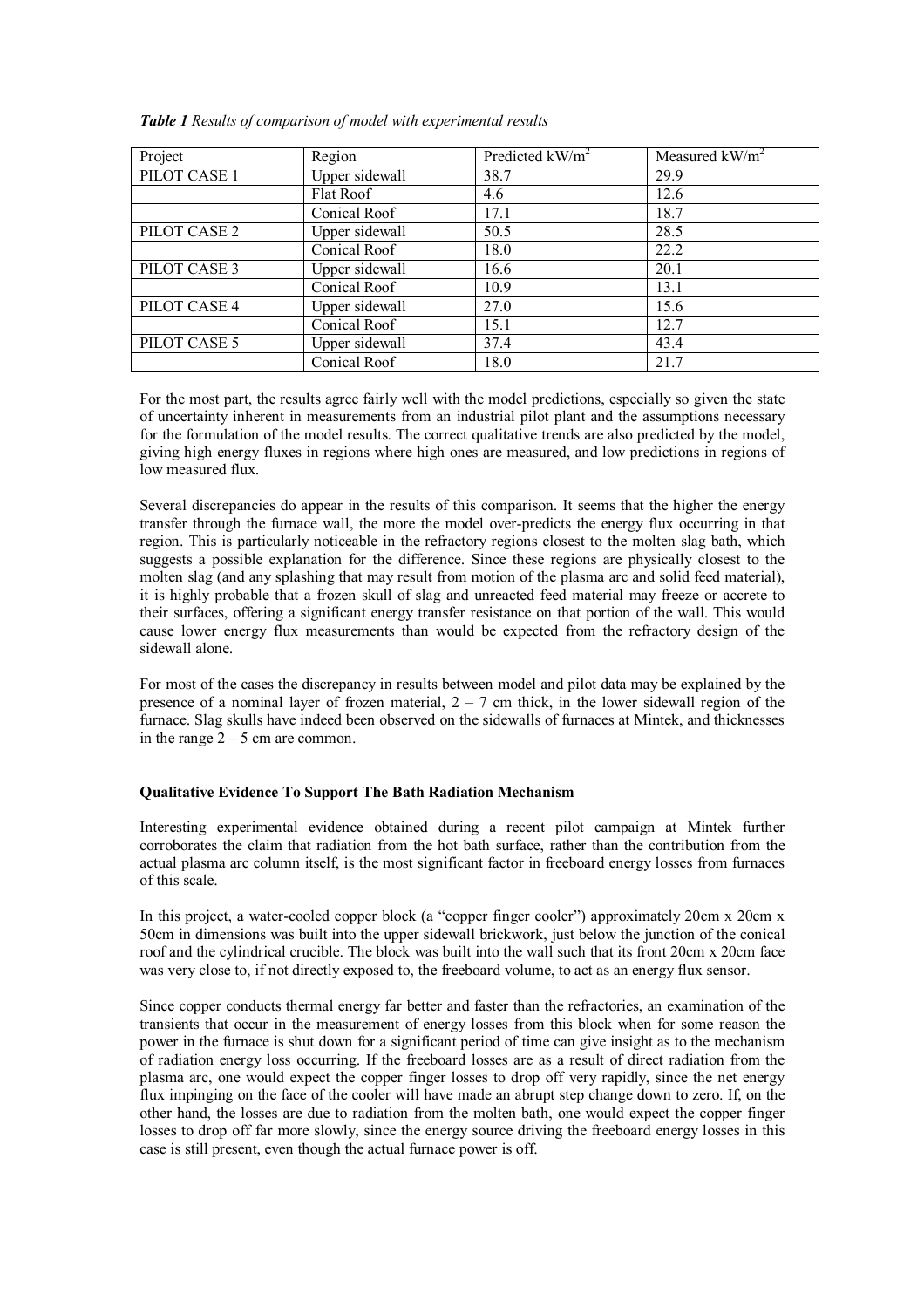

*Figure 3 - Copper finger cooler transient in response to power outage* 

As can be seen clearly in figure 3, at this point in the project, after having run stable for several hours, the furnace power is shut down for around twenty-five minutes (at 600s on the graph). The transient trend of the copper cooler energy loss exhibits no sudden drop at all over this entire period, continuing in fact to *rise*, presumably as the dust and fume clear out of the freeboard space in the absence of feed and arc, and enable the cooler face to more clearly see the bath surface.

It would therefore appear that freeboard energy losses, at least on typical pilot-scale furnaces, are dominated by radiation from the hot, molten bath surface.

# **EFFECT OF VARIABLES ON THE MODEL**

The fully developed surface re-radiation model was used in a detailed examination of the effects of DC-arc furnace design and process variables on the thermal behaviour. The approach consisted of comparing the behaviour to a common "base case" while varying each examined variable in isolation. This base case furnace design follows closely the design of the large-scale 5.6MVA pilot plant furnaces used at Mintek, with a furnace vessel approximately 2m in diameter and 2.5m high. Some examples, and discussion, follows.

## **Effect of scale**

The effect of scaling up the dimensions of the furnace freeboard geometry (note that refractory design remains the same as the freeboard is scaled up) is negligibly small indeed. An order-of-magnitude variation in furnace size, from 1m diameter to 12m, produces differences in surface temperatures and energy fluxes in all regions that are small enough to be attributed to numerical inaccuracies. This effect is illustrated in figure 4.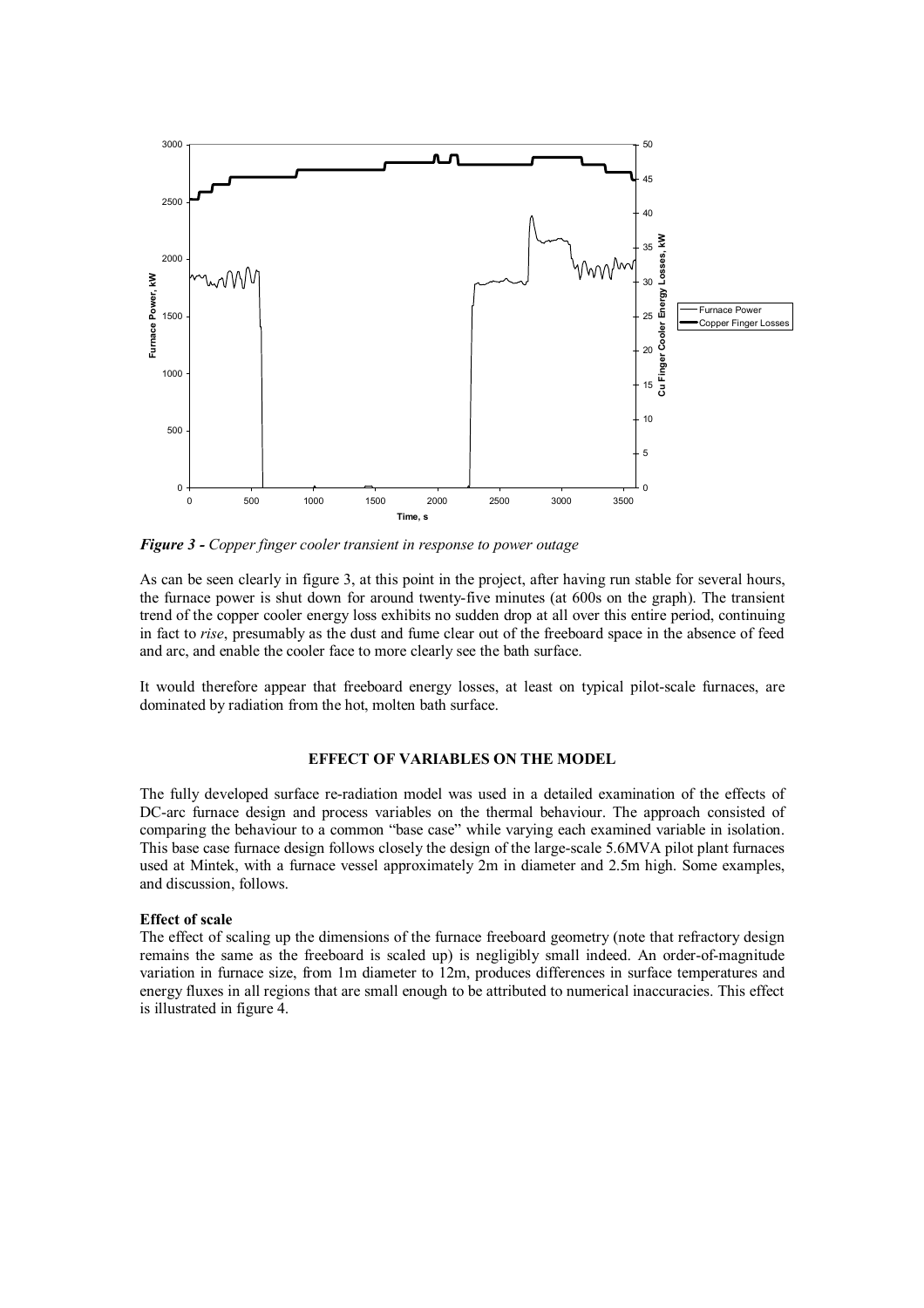

*Figure 4 – Graph showing effect of changing the furnace scale* 

# **Effect of attenuation factor**

The effect of attenuation of radiative energy in the freeboard space by an interposing medium can be pronounced. With the caveat that this is a very simplistic model in terms of its ability to deal with absorption, emission and scattering by dust and fume in the gas space, several interesting effects appear as the attenuation factor increases from zero in both the industrial and pilot-scale results.

The bulk effect of an increase in attenuation factor is to lower the energy flux received by all freeboard surfaces, as the attenuating medium intercepts more and more of the thermal radiation in the freeboard space. A more subtle effect is an increase in the spread of surface temperatures inside the furnace gas space, with the ranges growing to span an order of magnitude or more in some cases. The most noticeable area exhibiting this behaviour is the upper sidewall. The presence of an attenuating medium is thus a double-edged sword to some degree, offering decreased net energy losses from the furnace freeboard while increasing the chance of fracture and spalling due to very large thermal gradients in contiguous refractory zones.

Attenuation in the freeboard space can also produce a scale-dependent effect that may cloud the issue of accurate scale-up calculations. It is seen from figure 5 that while the re-radiant energy losses from the pilot-scale case (a 2m diameter furnace) are still very significant at a factor of  $0.5 - 1.0$ , a similar factor in the larger industrial-scale case (a 12m diameter furnace) would lead to almost complete attenuation of all re-radiant energy, and very good shielding of the freeboard surfaces by the attenuating medium. A direct measurement (by sampling or otherwise) of the dust and fume loading inside the freeboard space on the pilot scale is thus considered to be of considerable value when the time comes to scale to an industrial design.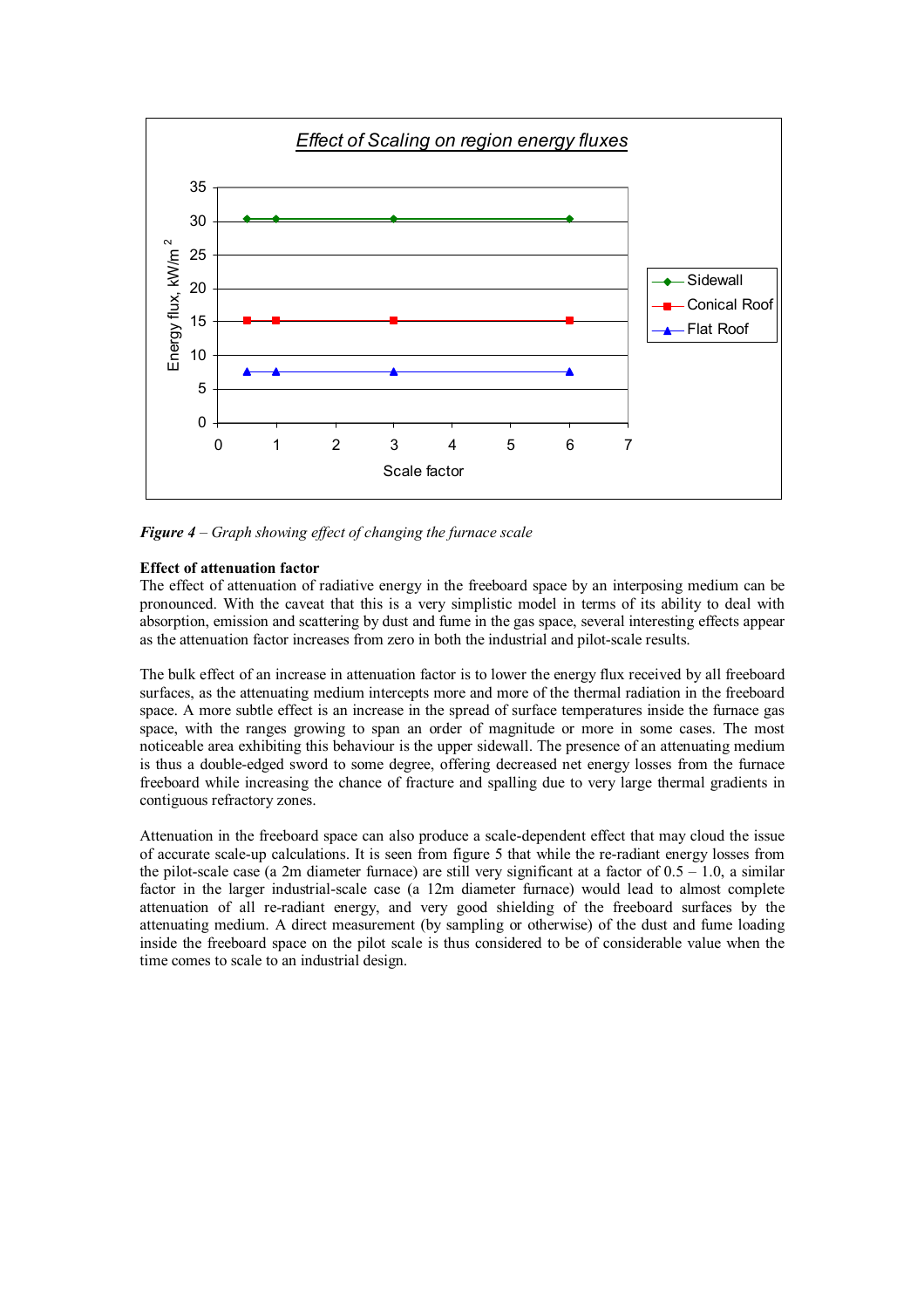

*Figure 5 - Graph showing effect of furnace size on the attenuation of radiation* 

# **Effect of changing U-values**

Altering the heat transfer coefficient value on any of the cooled surfaces in the freeboard model produces a pronounced effect on both the temperature and energy flux distribution within the furnace. The surface whose U-value is changed experiences the most dramatic change, generally decreasing in temperature and increasing in energy flux as U is increased. The effect on the remaining surfaces in the model is generally to decrease marginally in both energy flux and temperature.

Using a more conductive wall design on the upper sidewall or roof regions would allow all regions in the furnace freeboard to operate cooler, at the expense of greater total energy losses and higher sustained energy fluxes.

## **Effect of furnace diameter**

Reducing the furnace diameter, with all other dimensions fixed, results in a drop in both surface temperatures and energy fluxes in all regions, with the decrease accelerating as the diameter decreases. The results would seem to suggest that this effect becomes very significant at diameters smaller than 1.5m for this particular case.

# **Effect of sidewall height**

Increasing the height of the furnace sidewall section exposed to the freeboard space is seen to decrease the temperatures and energy fluxes in all regions. The effect is small, however, with net energy fluxes through the freeboard regions decreasing only  $5 - 10\%$  at most. Since the net surface area increases linearly with increasing sidewall height, the net energy loss will also increase.

## **Effect of roof angle**

The roof angle (varied by varying the height of the roof plug above the surface of the slag bath, and measured from the horizontal) produces several interesting effects. The gross effect is a decrease in surface temperatures and energy fluxes in all regions as the roof angle increases, although this may also be attributed to the increase in total roof surface area incurred by the method of altering the angle.

A secondary effect concerns the spread of temperatures on the upper sidewall and roof. As the angle increases from zero, the spread of temperatures in both these regions appears to go through a minimum around 40°, with the maximum and minimum temperatures getting fairly close to the average. Identifying this minimum would prove useful in terms of minimising the temperature variance across a contiguous region of refractory (such as the roof or sidewall sections) in order to minimise the thermal stresses in these areas.